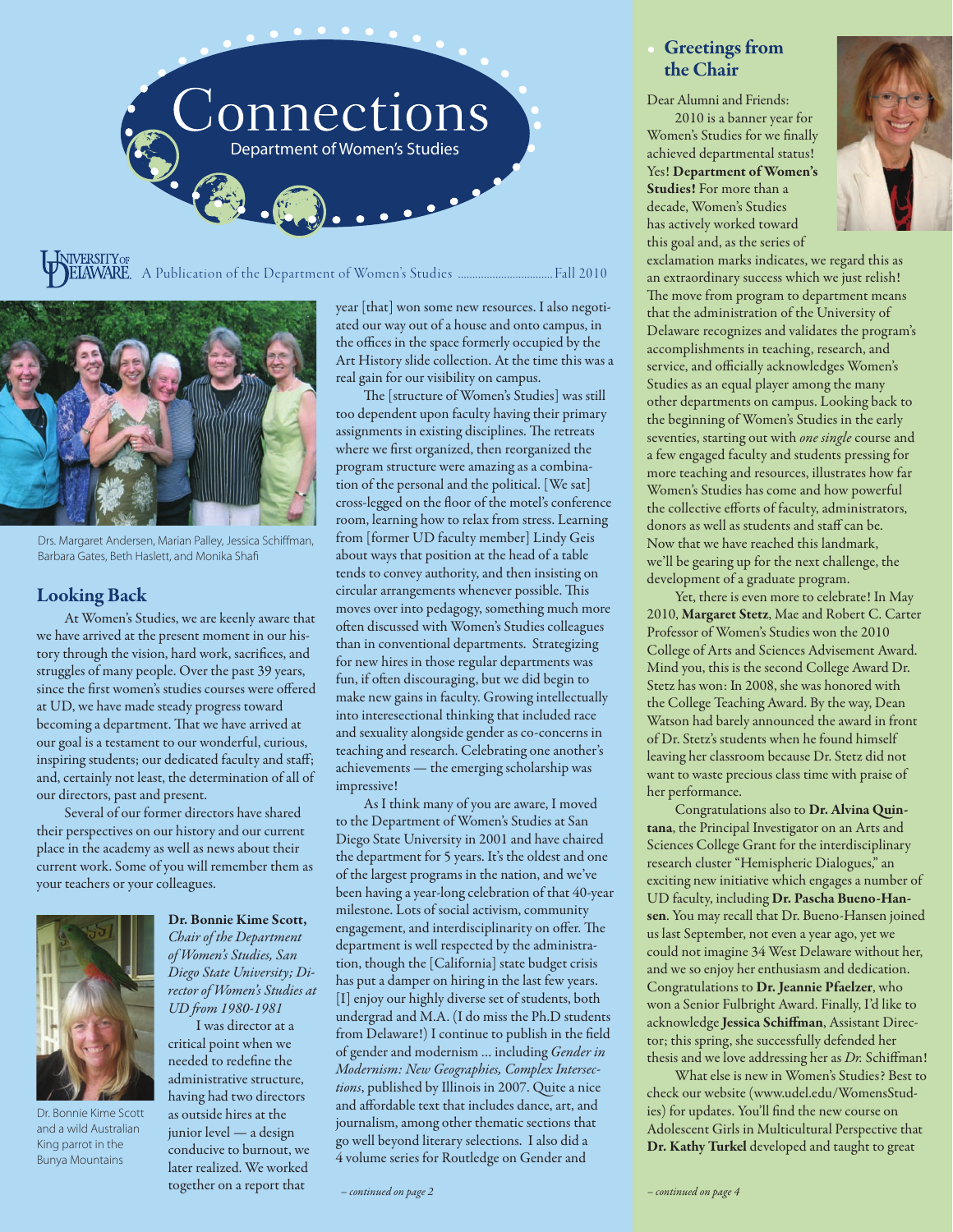# Two Women's Studies Students Receive Carter Awards

The Office of Equity and Inclusion-Women's Affairs selected Meredith Ambrose and Meghan Wallace as recipients of this year's Mae Carter Scholarship. Named in honor of former Assistant Provost for Women's Affairs and Executive Director of the Commission on the Status of Women, the scholarship honors an undergraduate woman student who carries the values that Mae Carter has represented to the University community. Usually only one award is given. This year the committee decided to give two awards in recognition of the outstanding achievements of two nominees. The recipients were honored at a luncheon attended by Mae Carter.

# Rosenberry Writing Awards for Two Women's Studies Students

Sarah Robins, a Women's Studies major and 2010 graduate, received the Edward H. Rosenberry Undergraduate Writing Award, second prize, for her paper entitled "Quinceañeras and Bat-Mitzvahs and Ritu Kalas … Oh My! A Cross-Cultural Comparison of Female Coming of Age Rituals." Gretchen Spencer, a minor in Women's Studies, was also awarded a second prize for her paper, "Social Construction of Gender in William Shakespeare's Twelfth Night." We congratulate Sarah and Gretchen for their exceptional work!

## Hemispheric Dialogues

Two Women's Studies faculty members are participating in a collaborative, cross-disciplinary research initiative that draws together scholars from Anthropology, Art History, Education, and Foreign Languages with the common interest in applied, participatory, and/or social justice-oriented research in the Américas. The geographic conceptualization of the Américas bridges area studies and ethnic studies approaches in thinking about the Western Hemisphere. This reformulation facilitates interdisciplinary dialogue among participants that challenges how we formulate the boundaries of intellectual inquiry. As globalization continues to accelerate, we must take into consideration the multifold processes that connect U.S. Hispanic/Latina and Latin American communities. This innovative approach is at a nascent stage in the U.S. and this

### research cluster makes a significant contribution to

its development.

The spring of 2010 proved productive for ongoing hemispheric dialogues as well as the campus at large. The group hosted Professor Juan Flores in on March 5, 2010. Professor Flores's public presentation proved successful, attracting an audience from across the campus, which included administrators, faculty and students from a variety of academic units. The presentation provided an overview of Flores's latest monograph *The Empire Strikes Back: Caribeño Tales of Learning and Turning* and focused on methodology, cultural remittances, and the intersections between Latin American scholarly formations, Latin American Studies and Latina/o Studies.

A research cluster seminar enabled an impromptu oral history interview, which led Professor Flores to consider his personal evolution as a scholar, from his early childhood interests, graduate work and finally his current research on Afro-Latinos and Puerto Rican studies. His seminar facilitated a consideration about the value of oral history and implicit connections between personal histories, academic training and intellectual formations. The Flores visit invigorated collaboration in the cluster giving the group new impetus to consider relationships between disciplines. This led to on-going discussions about the intersections between Latin American scholarly formations, Latin American Studies, and Latina/o Studies.

The cluster met monthly to discuss the fol-

• Pascha Bueno-Hansen's book manuscript on women and the internal armed conflict in Peru. • Mónica Domíngues Torres' conference papers about early modern representations of pearl fishing activities in the New world.

• Carla Guerrón-Montero's work on "Constructing Perennial Joy in Postcolonial Destina-

- lowing projects:
- 
- tions in the Americas."
- tional literary criticism.
- 
- Puerto Rico.

• Gladys Ilarregui's work on the relationship between representations of violence in Latin American poetry and the limitations of conven-

• Alvina Quintana's book proposal for *Borders Be Damned: Creolizing Multicultural Studies*. • Rosalie Rolón-Dow's study of the experiences of diaspora returnees to the University of



Overall, the cluster activities, the group seminar, public address, and incubation meetings were instrumental in creating an invigorating intellectual space vital for considering the methodological challenges and interdisciplinary focus of Hemispheric Dialogues. The collaborations have evolved into a vision for a book project that will explore the isms and schisms between Latin American and Latina/o studies research agendas and contribute to a resource guide for those interested in interdisciplinary studies, teaching pedagogy, and methodology.

On Monday, October 25, 9:00 a.m. to 5:00

p.m., you can attend a symposium in the Ewing Room, Perkins Student Center, organized by the Hemispheric Dialogues Research Cluster. The title is "Social Justice in the Américas: Reflections from Latina Scholars " and is part of the Hispanic Heritage Month schedule of events. Please see the Women's Studies web site for details.

## UDconnection

Don't forget to register for an exclusive UD alumni online community at www. UDconnection.com. The on-



line community allows you to search the alumni directory, post class notes, update your contact information, find upcoming alumni events in your area and take advantage of networking opportunities.

Modernism; it is meant for research libraries, but it is nice to be declared a "field." I hope my next book, *Virginia Woolf and Modernist Uses of Nature: "in the hollow of the wave"* will soon be set with a publisher. Last spring [I was in Australia at the University of Queensland] as George Watson Visiting Professor of Women's Studies and that opened up a whole new trajectory of transnational feminist interests.

> Dr. Pfaelzer will also teach an undergrad course in feminism and utopianism and a graduate Dr. Kate Conway-Turner provided a critical intellection of the course in Commission and above and culture.



Congratulations on departmental status and, yes, I know how much effort that must have involved.

Dr. Margaret Andersen*, Acting Associate Provost for Academic Affairs and Edwin and Elizabeth Goodman Rosenberg Professor of Sociology and Professor of Women's Studies, University of Delaware; Director of Women's Studies at UD from 1981-1985*

I am still actively writing (*Thinking about Women* now going into its 9th edition!) and am currently back in an administrative role. I remember [returning] from our 1980 retreat feeling charged up about Women's Studies and its future. The work I did as Director was a time when we were trying to make Women's Studies a program that was perceived as having academic legitimacy. Many thought of it as just a fad, though scholarship in the field was bursting out all over. It was liberating to me intellectually and personally to have the chance to work with people from across the campus in so many different fields, all of us linked together through our interests in promoting knowledge and social justice for women. Sometimes I miss the thrill of those early days, though it is much better having Women's Studies secured as an academic discipline.

Dr. Sandra Harding, *Professor of Education, Women's Studies, and Philosophy, University of Southern California; Director of Women's Studies at UD from 1985-1989 and 1990-1992.*

I directed the UCLA Center for the Study of Women (a research institute) 1995-2000, and then co-edited *Signs: Journal of Women in Culture and Society* from 2000-2005. So that completed close to 20 years of administering Women's Studies Programs, which must put me in a category with a very small number of scholars! I continue to research and write on feminist epistemology, meth-Or. Carla Guerrón-Montero **Electron Meredith Ambrose, Mae Carter**, and Meghan Wallace odology, and philosophy of science, and since the members. In many ways we were treated as a de-<br>Dr. Carla Guerrón-Montero Mae Carter, a early 1980's have also been writing on postcolonial science and technology studies. My last book was *Sciences From Below: Feminisms, Postcolonialities, and Modernities* (2008, Duke), and a recent article entitled "Feminist and Postcolonial Philosophies

of Science: Convergences and Disconnections" ap-

peared in *Postcolonial Studies* 12:4, Dec. 2009. Congratulations to you all for getting [the departmentalization]! About time.

Dr. Barbara Gates, *Emeritus Alumni Distinguished Professor of English and Women's Studies; Director of UD Women's Studies Spring/Summer 1992*

I am proud of all of you and Monika for persisting and getting the departmental status at this crucial time in University history. I know these changes take work. Speaking of which, I will never forget coming into that office every day and feeling the powerful and kind support [of the staff ] as we worked together on all manner of matters. It was a heady time.

As you know, I have now been retired for five years, which is hard for me to believe. My work in teaching continues, but with older adults, both where I live and in the city of Tucson. And, the research forges on as well, though not at the same feverish pace. I gave lectures this spring at the Corcoran Gallery in Washington, DC, and at the Brooklyn Botanic Garden, which was a gorgeous setting for the post-talk reception. And, right now, I am writing a new essay on the Brontës and natural history.

My best to all the Women's Studies students, past and present, and to [the staff ], along with my congratulations.



provided a critical intellec-

How wonderful to hear

Women's Studies has

tual base for faculty members and students over the years [and] can boast to have elevated the understanding of how gender impacts the world for so many. I remember the

Delaware Women's Studies community so fondly and I still feel very connected. I look forward to hearing more of Women's Studies' journey as it moves toward greater heights.

Dr. Marian Palley, *Professor of Political Science and International Relations and Women's Studies at University of Delaware; Director of Women's Studies at UD from 1989-1990 and 1999-2005*

When I was Director of Women's Studies the Program began to grow and when I completed my 6 years as Director we had 5 full time faculty members. In many ways we were treated as a department and I was treated as a department chair. I used to joke that we "walked like a duck and talked like a duck, but we were called a sparrow." Finally, we are recognized as a duck!

During my tenure as Director, we moved from our windowless—and some might say airless—quarters in 333 Smith to a suite of offices in Ewing Hall. This was definitely a big improvement in our housing. However, the year after I departed as Director, the program moved into its current spacious home on Delaware Ave. During my tenure as Director, Mae and Robert Carter endowed a Chair in Women's Studies, and we were very fortunate to be able to hire Margaret Stetz. [Also during that time] I served as Chair of the committee that worked with the Institute for Women's Policy Research to develop the report on "The Status of Women in Delaware." The Women's Studies Program sponsored a conference and then a press conference to highlight the results of this study. Women's Studies also cosponsored, along with the American Political Science Association, a small conference of Japanese and American scholars of women and politics.

I am currently working on articles and papers that focus on women's health care in the United States and in global perspective. My most recent book is *Women of the World: Women and Politics in Comparative Perspective* (2 volumes), ABC-CLIO, 2009 (co-editor).

## Dr. Jeannie Pfaelzer is a Fulbright Scholar

In Spring 2011 Dr. Pfaelzer (English and Women's Studies with a joint appointment in Asian Studies) will be at the University of Utrecht in the Netherlands as a Senior Fulbright Scholar in American Studies. The award is a tremendous honor and it will give Dr. Pfaelzer an opportunity to conduct research in Dutch archives on rebellions by enslaved Chinese aboard Dutch, English, and Portuguese ships bound for sugar plantations in Cuba and guano islands in Peru.

#### Looking back continued from page 1



## Welcome Interim Chair of Women's Studies

We welcome Dr. Carla Guerrón-Montero as Interim Chair of Women's Studies for the 2010-2011 academic year. She has a primary appointment in Anthropology with joint appointments in Women's Studies and Latin American Studies.

> Heartfelt Thanks to Our Donors! Your contributions to Women's Studies and Sexualities and Gender Studies provide support for our programs.

Meredith Ambrose \*, \*\* Liesbeth Bishop Victoria Bourret \*\* Heather Chapman Megan Dunn Aimee Grady Catherine Grunert \*\* Amanda Hendrickson Marie Shau-Ying Hong \*\* Sadye MacGuire Leah Meyer Camille Moncrieffe Joan Moses Sonia Murrey

Shayla Nastasi Sarah Robins \*\* Yesenia Rodriquez Katrina Sansalone Jennifer Scalia John Stracquatanio Breanna Sullivan \*\*

- \* Recipient of the Nellie Thompson Rudd Awards for scholarship, leadership, and service in Women's Studies.
- \*\*Recipients of the Women's Studies Awards of Special Merit

# • Thank You Donors

- Margaret Andersen Mae Carter Robert Carter Suzanne Cherrin Julie Demgen Steven Dentel Joseph Dewson III Brenda Mayrack
- Carol Post Richard Rosenfeld Tammy Rosenthal Morissa Sher Lloyd Thoms, Jr. George Watson, Jr. Norine Watson

### 2010 Graduation Class